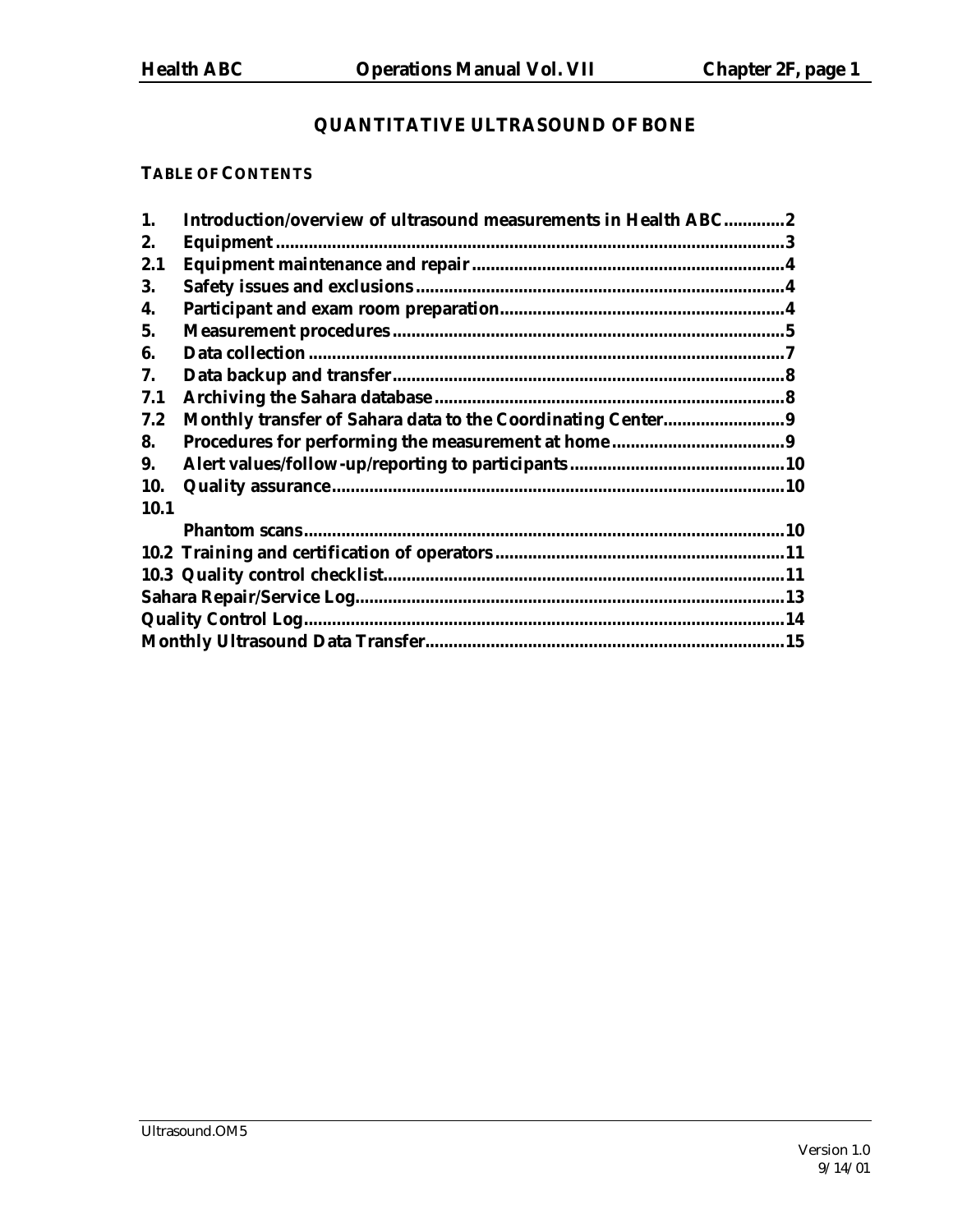# **QUANTITATIVE ULTRASOUND OF BONE**

# **1. Introduction/overview of ultrasound measurements in Health ABC**

Bone mass explains 30 to 90% of the variance in bone strength determined in vitro. However, bone mass is not the only determinant of bone strength: the geometry and quality of bone play vital roles. Current methods of assessing bone health are inadequate. Parfitt postulated that bones are weakened by accumulation of fatigue damage, including microscopic fractures, as bone ages. In support of this hypothesis, Parfitt observed that women with vertebral fractures had greater bone age than women without fractures who had similar degrees of osteopenia.

The strength of trabecular bone also depends on the number and integrity of connections between trabecular rods and plates. Loss of these connections (decreased "connectivity") accounts for about 40% of the decrease in trabecular bone mass with aging in women. For the same bone mass, the strength of trabecular bone will vary directly with its connectivity.

Quantitative ultrasound (QUS) may be a useful measure of both the quality and quantity of bone. Two ultrasonic measurements in particular, sound velocity and broadband ultrasonic attenuation (BUA), may correlate with bone fragility. Ultrasonic transmission velocity, or speed of sound (SOS), is related to both the mass density and modulus of elasticity of a substance. The elastic modulus of a material depends upon a number of physical properties, and is believed to reflect fatigue damage and the size and spatial orientation of bone microstructure. BUA is thought to measure the attenuation of sound energy from scattering and absorption for a spectrum of frequencies (typically 0.2 to 0.6 MHz), but the exact correlates of BUA in bone remain unclear. Both SOS and BUA measurements correlate with bone strength in vitro, but in vivo the two measurements are not highly correlated with BMD at other sites (r=0.4 to 0.6), nor are they highly correlated to each other.

Although QUS is not a good surrogate measurement for bone density, it does have clinical utility because is appears to assess bone strength. In the Study of Osteoporotic Fractures we have demonstrated that low calcaneal QUS is associated with a variety of fractures, and more importantly, QUS is strongly associated with the risk of future hip fractures. The relationship between QUS and hip fractures is similar to that observed with hip BMD. Other large prospective studies have found similar relationships. There is little data on the relationship between QUS and weight loss, inactivity or major medical illness.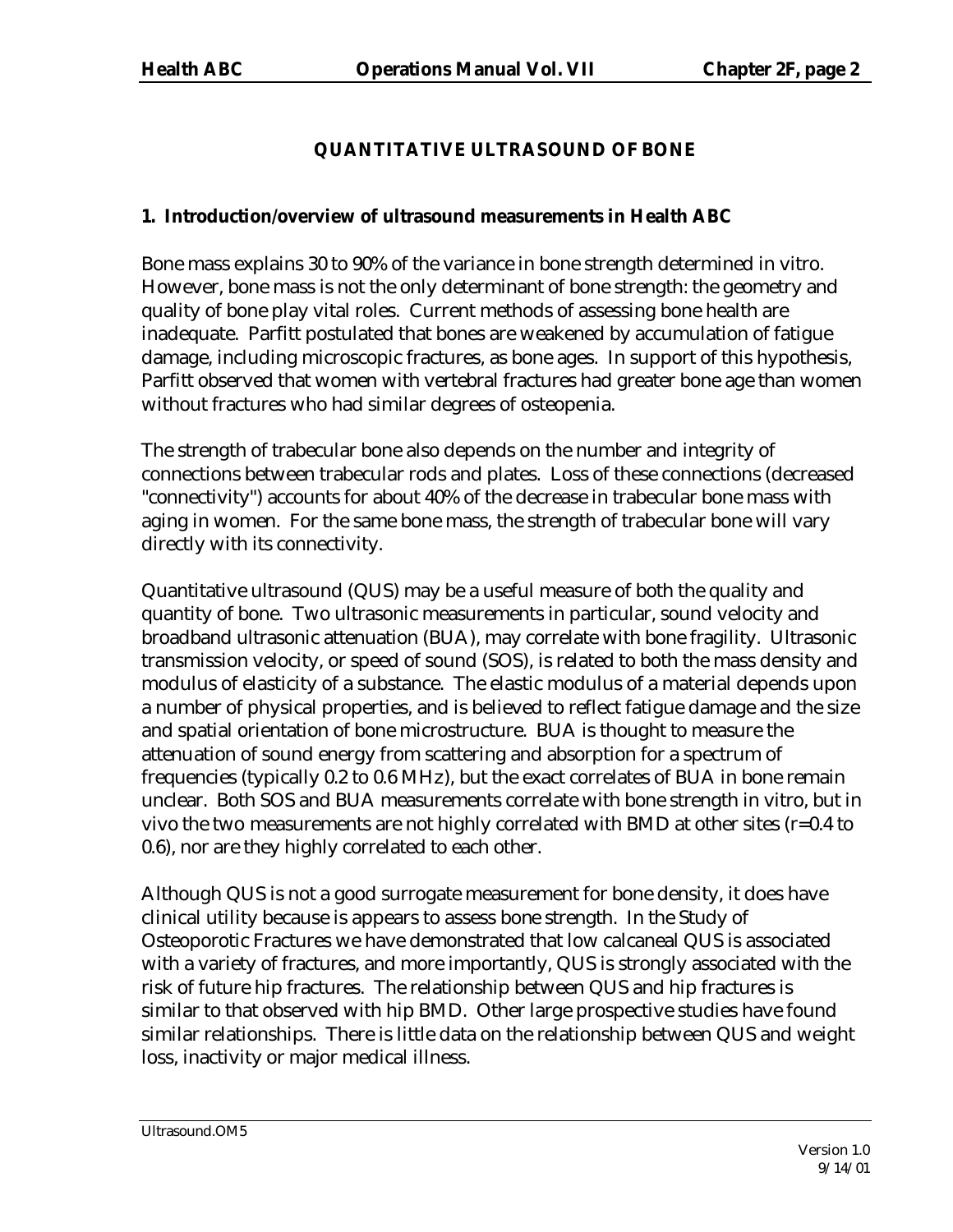Besides its potential for assessing bone strength, quantitative ultrasound has several practical advantages over densitometry: it is quicker, less expensive, entails no radiation exposure, and is portable. Both ultrasonic velocity and BUA measurements are sufficiently reproducible, generally 0.5 to 1.0% and 2 to 4%, respectively, for clinical applications. If ultrasound predicts hip and other types of fractures as well as measurements of bone mass, it would be the best approach to screening women to assess their risks of fracture.

In Health ABC we will be measuring QUS with the Hologic Sahara. This device has recently been approved by the FDA and will be widely available soon. Compared to other available devices, the advantages of the Sahara include reduced scan time, improved precision, dry coupling to the heel (no water bath), and importantly, an established and reliable service network.

# **2. Equipment**

Quantitative ultrasound (QUS) measurements will be carried out using a Hologic Sahara. A matrix of 3x3 locations is measured and the final results are obtained by averaging these 9 measurements which in turn are averages of signals obtained in the left-right and right-left ultrasound propagation directions.

The scanner allows for assessment of BUA as well as velocity parameters. BUA reflects the frequency dependence of ultrasound attenuation. Speed of Sound (SOS) measurements are also obtained with the Sahara. Lastly, the Sahara combines both BUA and SOS measurements into a single parameter called the Quantitative Ultrasound Index (QUI).

Details regarding the initial set up, including room requirements, unpacking, set up, printer operations and system calibration are in Chapter 2 of the Sahara User's Guide.

For equipment or repair problems related to the Sahara system, please contact Hologic directly after contacting the Coordinating Center (see section 2.1). They may be reached at (800) 321-4659.

# **Equipment list**

- Sahara Clinical Bone Sonometer
- Laptop PC with Research Software Version 1.2
- Sahara ultrasound coupling gel
- Baby wipes
- QC phantom
- Positioning aid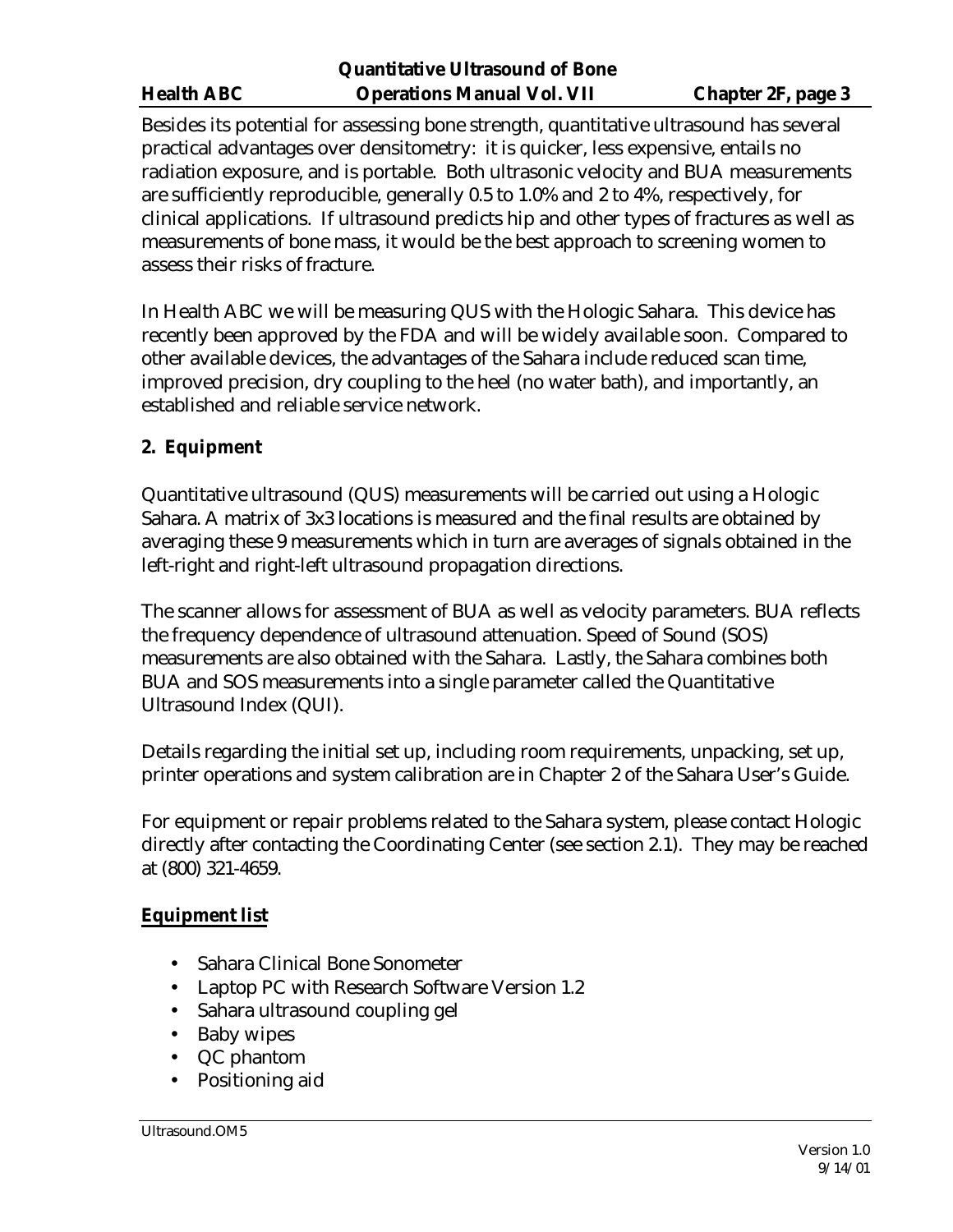• Power module

# **2.1 Equipment maintenance and repair**

Routine maintenance of the Sahara is discussed in detail in the User's Guide, Chapter 6. Do not use other brands of coupling gel.

### When Problems Arise

In order to track calibration changes within your Sahara unit, UCSF has CIRS phantoms that should be scanned before and after some system repairs. If you encounter a problem with your Sahara unit that requires repair, replacement of transducer pads and/or recalibration, please follow these steps:

- 1. Contact Michaela Rahorst (415-597-9318) to inform her of the problem.
- 2. Then contact Hologic for service.
- 3. Immediately report back to Michaela what action Hologic has suggested. Do nothing to the scanner until you have talked to Michaela.
- 4. UCSF will then decide if the CIRS phantoms should to be sent to your site before the scanner is repaired. You will be informed of the decision and given instructions.
- 5. Detailed instructions of how to scan the phantoms will be sent with the phantoms themselves.

### Sahara Maintenance Logs

The UCSF Coordinating Center would like to keep track of repairs, upgrades and equipment replacement. Please use the attached Sahara Repair/Service Log Sheet to document any equipment, hardware (including the computer), or software problems and their resolution. These should be sent to Russell Scott at the UCSF Coordinating Center. Be sure to record (with dates) all scheduled and unscheduled maintenance performed on your device, as well as any change in hardware or software. Please make copies of the Sahara Repair/Service Log as needed.

### **3. Safety issues and exclusions**

A small proportion of participants will have very large heels because of foot edema or other problems. If the heel does not fit easily into the Sahara, do not attempt to scan the participant. Also, do not scan a heel that has ever been broken, or a foot that has an open sore or cast.

# **4. Participant and exam room preparation**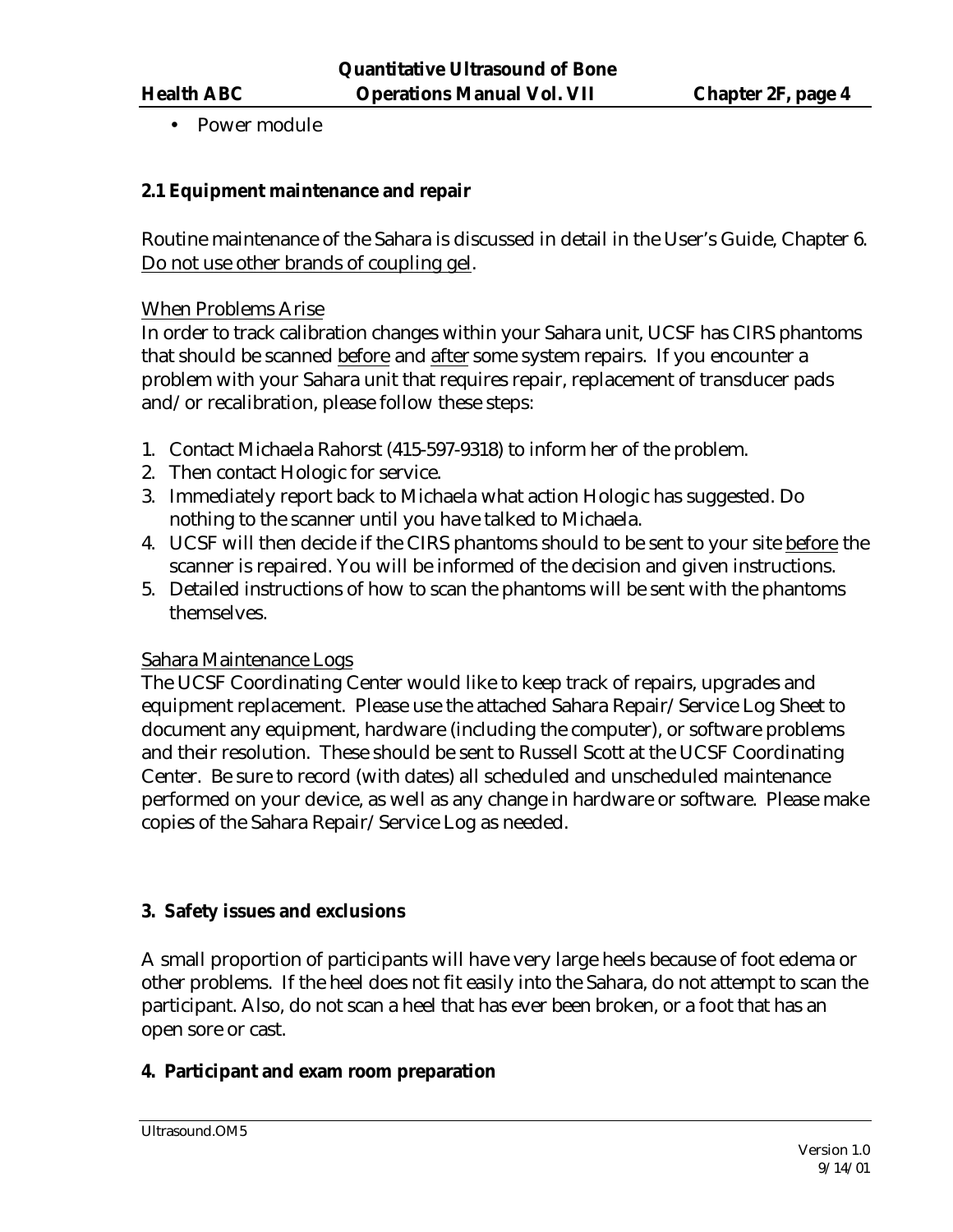Health ABC participants should be informed that a painless, radiation-free measure of heel bone integrity will be done during their Year 5 Health ABC clinic visit. The test will require removing the shoe and sock or stocking, placing the heel into the ultrasound device (no water) and then sitting quietly for approximately 5 to 10 minutes.

Each participant should be told not to use lotions, creams, powders or ointments on the lower extremities the day of their visit. The foot must be completely dry before the measurement is made!

## **5. Measurement procedures**

The protocol for obtaining Sahara measurements is detailed in Chapter 3 of the Sahara User's Guide. Be sure that the device is kept at room temperature for at least 1 to 2 hours prior to use. Follow this procedure:

For each transducer pad, squeeze out about an inch bead of gel.

Apply a bead of gel along the face of each pad, from the tip to the bottom. The tip of the pad should be covered with gel.

Select the OPEN button on the <Measure the Patient's Heel> window. This will open the transducer pads to the fully open position.

Please refer to pages 5-7 to 5-9 of the Sahara Clinical Bone Sonometer Advanced Clinical User's Guide by Hologic for additional details.

### *Deciding which side to scan*

We will obtain ultrasound measurements at Year 5 on the same side as the ultrasound measurement performed at Year 2. To see which side was scanned at Year 2, look at the Data from Prior Visits Report. In general, this was the right heel unless the participant had recently injured that extremity. Only switch to the other side in an extreme situation, including open sore on the foot/ankle, heel fracture, or cast making positioning impossible.

1. Answer Question #1 on the Ultrasound data collection form (page 11 in the Year 5 Clinic Visit Workbook) regarding whether or not the participant has a cast or open sore on either foot; with the follow up question regarding whether or not they've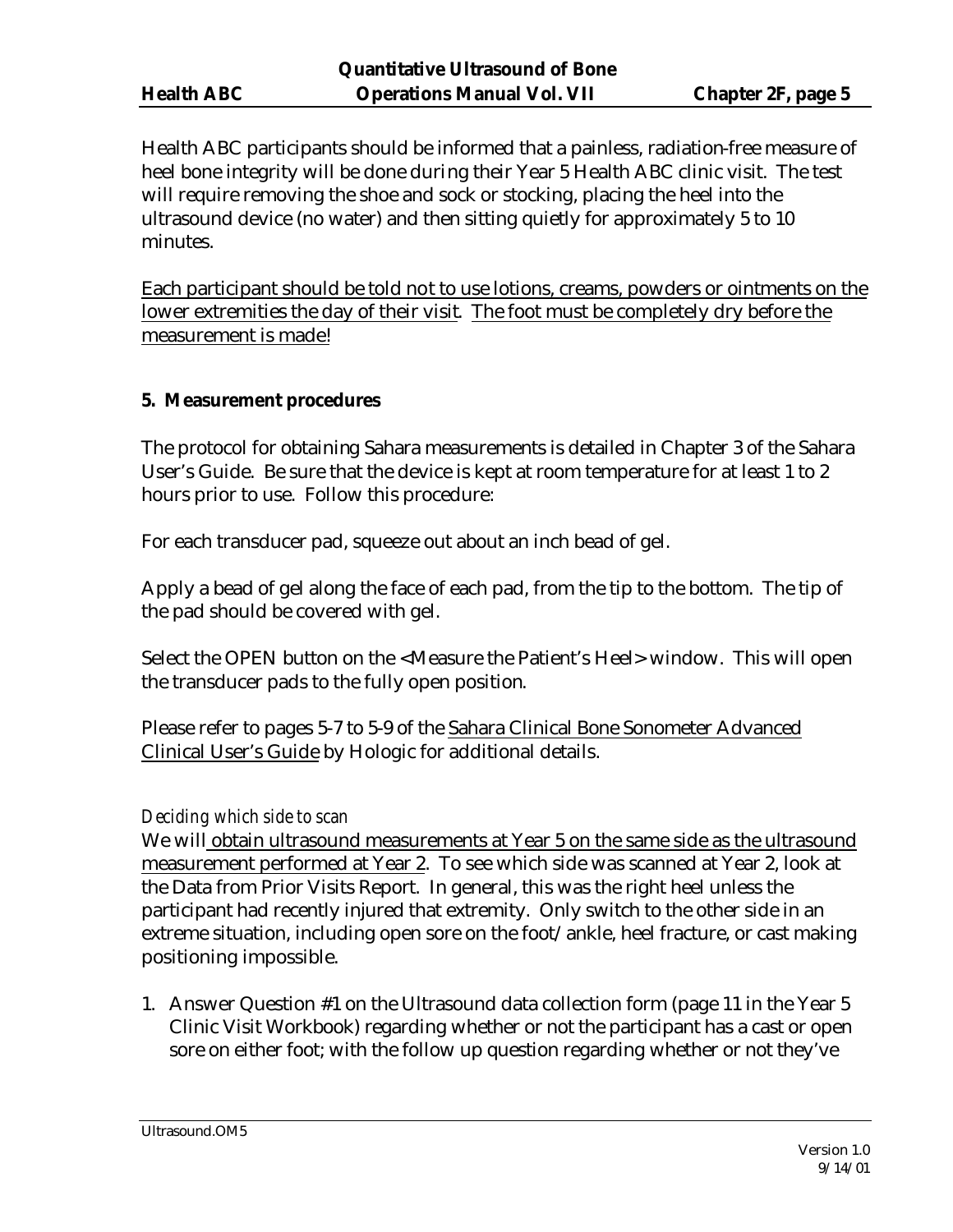ever broken their heel. Follow the directions on the form regarding which heel to scan.

- 2. If the participant does not have a cast or open sore on either foot, ask:
	- a) (Question #2, page 11) "Have you ever broken your heel bone?" (note, we are NOT interested in any other fractures, such as foot, ankle, or leg fractures.)

If the answer is "Yes," and they have fractured their right foot, scan the left foot; if they have fractured their left foot, scan the right foot. If they have fractured both, do not scan.

- b) (Question #3, page 12) "Which heel was scanned at Year 2?" (refer to Data from Prior Visits Report.) Scan the same foot that was scanned at Year 2.
- 3. If ultrasound measurements were not done at the Year 2 visit, follow these guidelines: ask each participant the following:
	- a) (Question #4, page 12) "Have you broken any bone in your leg, ankle, or foot in the last 12 months?" (Do not include isolated toe fractures.) If they answer, "Yes." ask them: "Which ankle, leg, or foot?" If the answer is "Right," scan the left foot; if the answer is "Left," scan the right foot; if the answer is "Both," ask: "Which side was most recently broken?" If the answer is "Right," scan the left foot; if the answer is "Left," scan the right foot; if the answer is "Both," scan the right foot.
	- b) (Question #5, page 13) "Do you have any permanent weakness in your legs, ankles, or feet from an old injury or stroke?" If the answer is "Yes," ask: "Which side is weaker?" If the answer is "Right," scan the left foot; if the answer is "Left," scan the right foot. If the answer is "Right and left are equally weak," scan the right foot.

### *Number of scans to obtain*

Each participant will have at least two measurements of the same heel. The foot should be removed from the device and repositioned between measurements. If the second BUA measurement differs by more than ten units obtain a third measurement*.* Do not obtain a third measurement unless the first two BUA measurements differ by 10 or more units, or one or more of the scan results have an asterisk (see next paragraph). It is not necessary to obtain more than three measurements on a participant, even if they all differ by more than 10 BUA measurements.

### Asterisk results.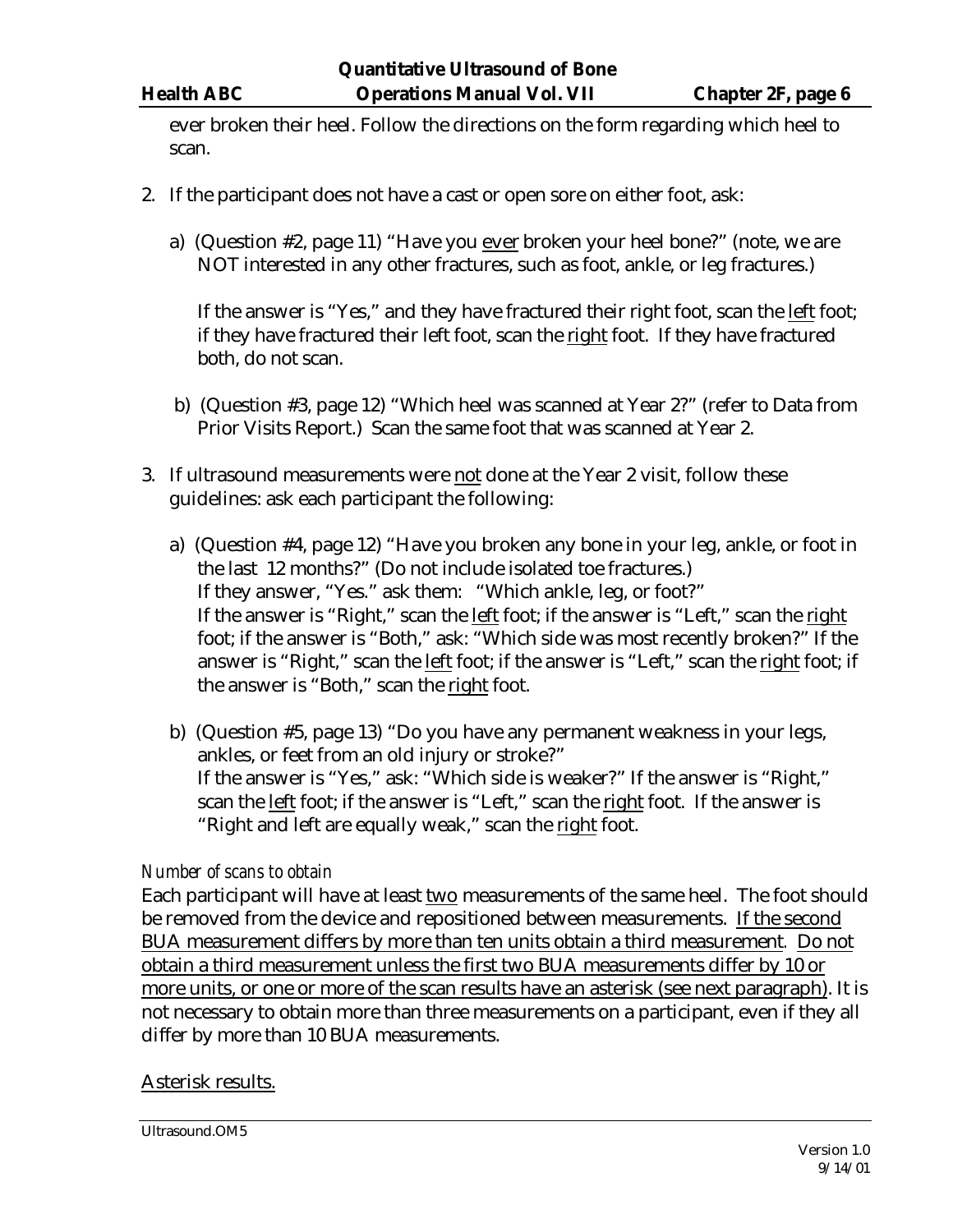Asterisk results indicate a non-linear BUA result which may be inaccurate. They may occur with unusual-sized or shaped heels.

If asterisks are obtained on the first scan, pay special attention to positioning of the heel when repeating the measurement. If an asterisk is obtained on a scan, obtain a third measurement.

## *Special problems*

a. Bunions. The centering device for the Sahara assumes normal foot anatomy. Some participants will have significant bunions (outward deviation of the toes) which complicates positioning of the foot. If a bunion is present, do not use the centering line (normally placed between the participants second and third toes), simply position the foot as best as possible so that the long axis of the proximal foot is perpendicular to an imaginary line drawn between the two heel transducers.

b. Swollen/big feet. A small proportion of participants will have very large heels because of foot edema or other problems. If the heel does not fit easily into the Sahara, do not attempt to scan the participant.

c. Sores on shin. A small number of participants may have sores on their shins. If this is the case, place a paper sheet between the participant's shin and the positioning device.

# **6. Data collection**

All data collected for the Sahara measurements will be stored and transmitted to the Coordinating Center electronically. Results will also be recorded on the Health ABC Clinic Visit Workbook.

### a. Participant Identification.

Each Health ABC participant will be identified by their name (last name, first name, middle initial) and Health ABC ID number. Participant date of birth, sex, height, weight, etc., do not need to be recorded on the ultrasound forms.

### b. Health ABC Ultrasound Data Collection Form

Record the Staff ID # and participant's Health ABC ID # on the form. For each Sahara measurement, record on the Ultrasound Data Collection Form the BUA, SOS, and QUI values as they appear on the Sahara print out.

If Sahara measurements are not obtained for any reason, write an explanation in the space provided on the Ultrasound Data Collection Form (Question #6 on page 13 in the Year 5 Clinic visit Workbook).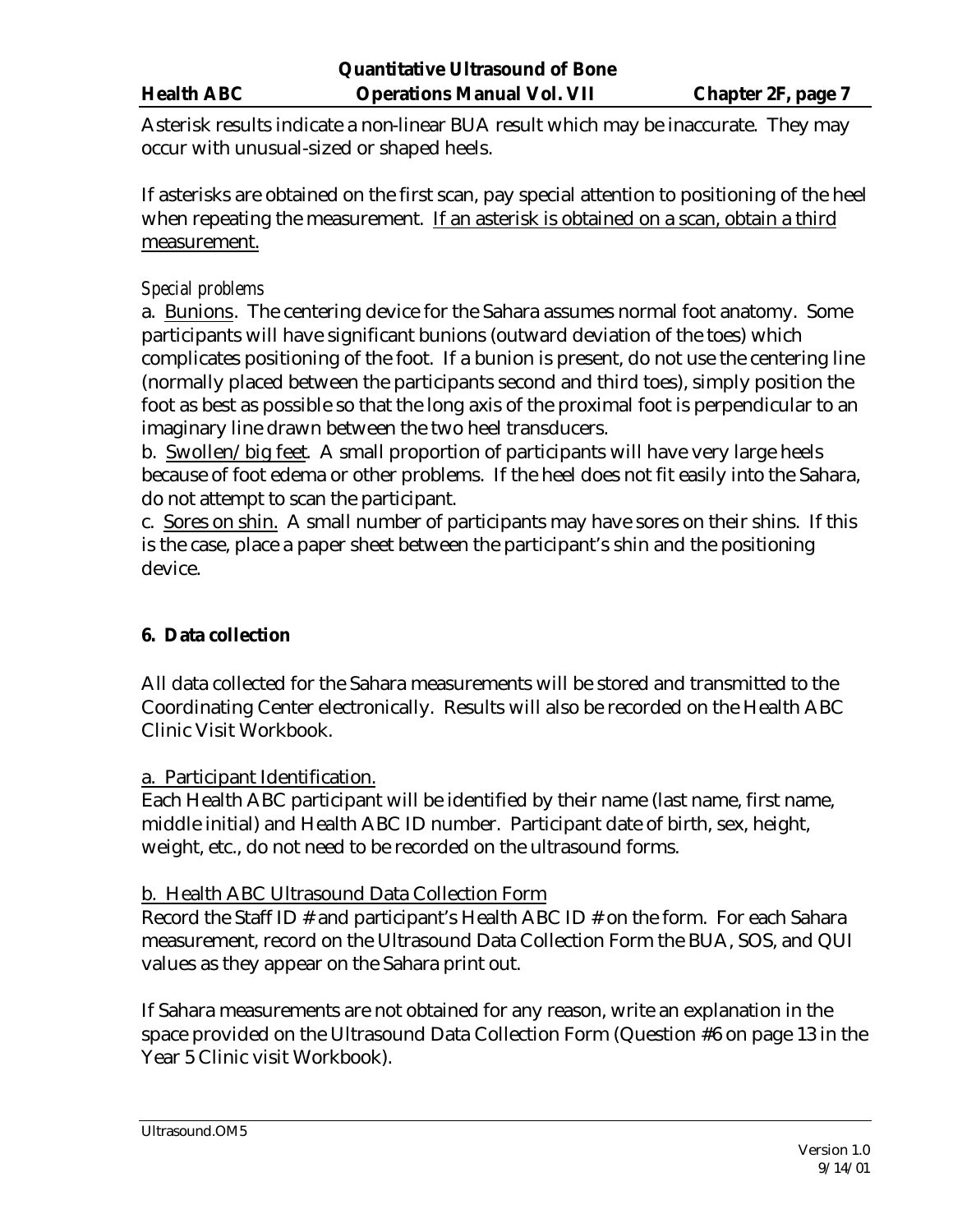If a scan is completed, but not recorded on the computer, note this in the "Comments" section of the Health ABC Monthly Ultrasound (Sahara) Data Transfer form, and attach page 14 of the completed ultrasound data collection form (Year 5 Clinic Visit Workbook). At the top of this attached page, record the date of the exam, and the participant's acrostic and Health ABC Enrollment ID#. In addition, call Hologic for Sahara repair service and record the problem and service in the Health ABC Sahara Repair/Service form. Send the form and copy of any paperwork from Hologic (if provided) with the monthly Sahara data transfer. Be sure to record which foot was scanned on Question #6 in the Year 5 Clinic Visit Workbook; i.e., do NOT choose the "scan not completed" response option.

# c. Sahara Printed Results

Although the Sahara is capable of printing results, this is not required in Health ABC as the data will be captured electronically and on the Health ABC workbook.

# **7. Data backup and transfer**

During the Health ABC study it is expected that the database on the Sahara will become very large. This situation would require many floppy disks in order to archive completely. In order to save clinic time during the archiving process and facilitate the transfer of data to the Coordinating Center, each clinic has been asked to purchase and install an external 'zip' drive onto the laptop computer that is used for the Sahara. The data back-up and transfer procedures will require several zip cartridges: we recommend that each site purchase at least four cartridges. Each cartridge should be clearly labeled with the clinic name. The zip drive will probably occupy either the 'e' or 'f' drive on the laptop. Whoever does the installation of the zip can tell you which drive has been assigned to the zip function. In order to set the archive path to the zip drive (the default is the 'a' drive) the following directions should be followed:

At the Sahara main menu, click on the <Utilities> pull down menu on the menu bar at the top of the screen. Select <Set Program Defaults> on the pull down menu. See the box labeled 'Directories' and select <Change Directory>. See <Choose Archive Path>. The current archive path probably reads **a:\arch\_dat\.** Highlight the current drive letter (the 'a') and change the current drive letter to the zip drive letter. The zip will probably be 'e' or 'f'. Then close the window.

This is a one-time set-up and need only be re-set when it is necessary to change the archiving media.

# **7.1 Archiving the Sahara database**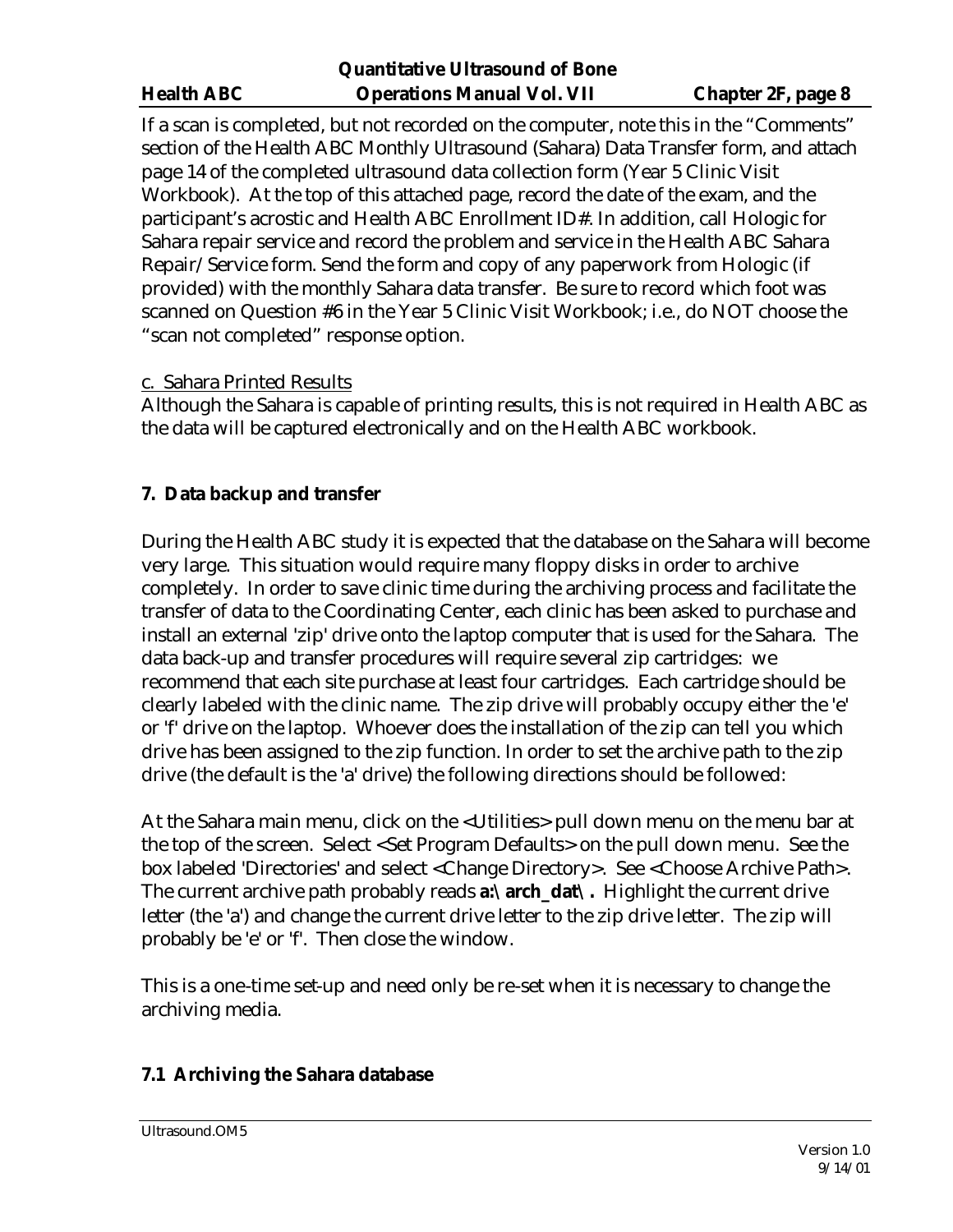To prevent data loss from computer or other system failures, we are requesting that each Health ABC clinic archive the entire Sahara database at the end of each week. We recommend that each field center devote two zip cartridges to the weekly archiving of data (although both zip cartridges do not have to be used every week). The zip cartridges that are used for the weekly back-ups should be rotated every other week.

To archive the database, open the Sahara main menu. Put a zip cartridge into the zip drive. Click on the <Database> pull down menu on the menu bar at the top of the screen. Select <Archive Database>.

Keep the archived database in a safe location in the clinic.

# **7.2 Monthly transfer of Sahara data to the Coordinating Center**

Starting immediately and then on or about the first of every month, please make an additional zip cartridge using the instructions for archiving described above and send it by Federal Express (2-day delivery is sufficient) to the Coordinating Center. Complete a Health ABC Sahara Data Transfer Log and enclose it with the zip cartridge. Please make copies of the Health ABC Sahara Data Transfer Log as needed. Also send a copy of the Quality Control Log (Hologic form P/N 080-0606 Rev A). Also, if any repairs were performed during the month, include a copy of the Sahara Repair/Service Log and any repair log provided by Hologic.

| Send the zip disk to: | Russell Scott                         |
|-----------------------|---------------------------------------|
|                       | <b>UCSF Prevention Sciences Group</b> |
|                       | 74 New Montgomery Street, Suite 600   |
|                       | San Francisco, CA 94105               |
|                       | $(415)$ 597-9312                      |

The disks will be downloaded onto computers at the Coordinating Center and then the zip cartridges will be returned to each clinic for re-use.

Please designate one examiner and a back-up examiner, to serve as the local Sahara data contact. This person should be familiar with the weekly back-up and monthly data transfer procedures, and will be contacted by the Coordinating Center or Hologic for Sahara-related data issues.

### **8. Procedures for performing the measurement at home**

The same procedures are used in the home as in the clinic.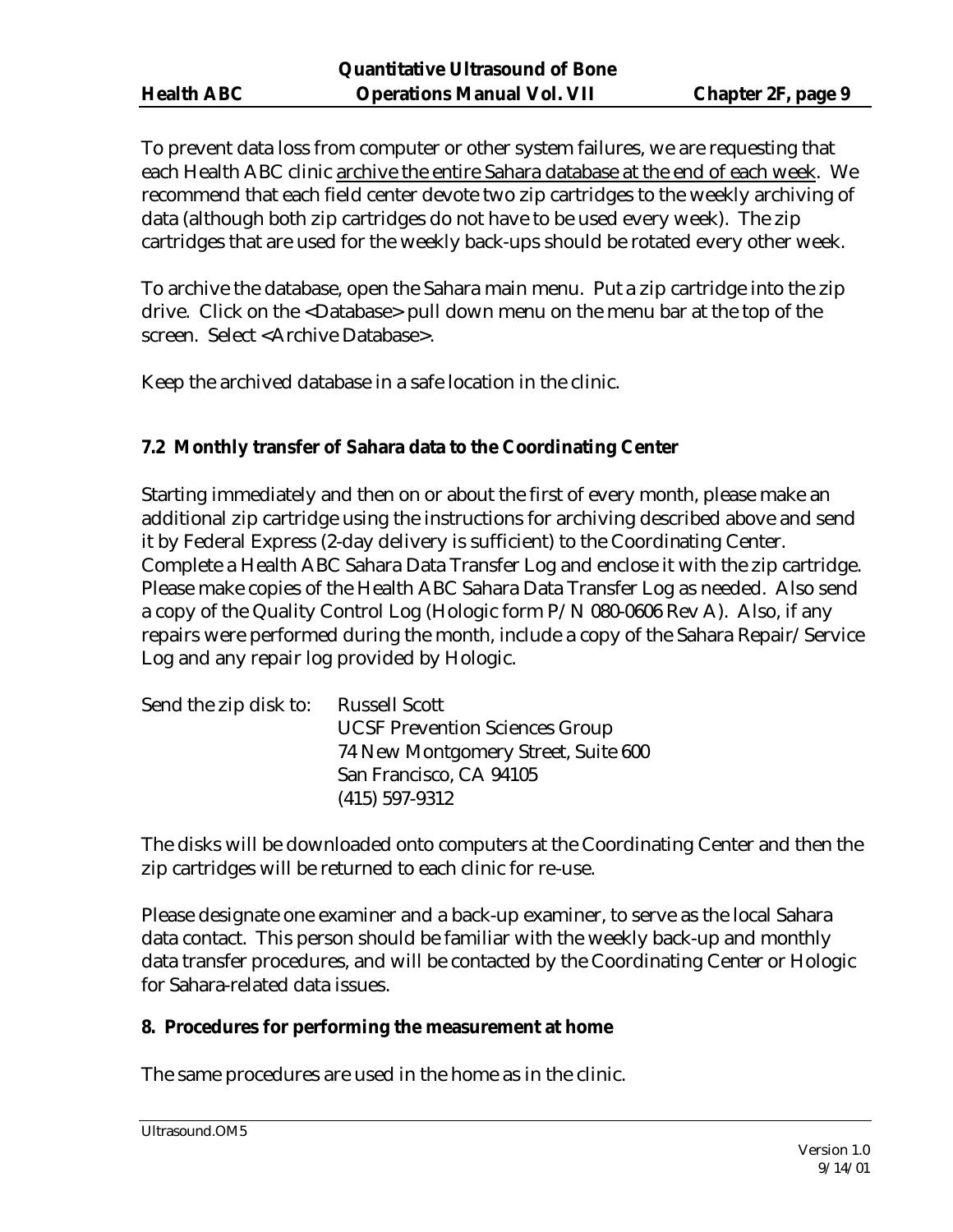# **9. Alert values/follow-up/reporting to participants**

Some participants will want to know the results of their test and its interpretation. Indicate that low ultrasound measurements may be an indication of poor bone quality, but the exact meaning is unclear. It is important to emphasize that ultrasound measures of bone are less well established than bone densitometry, particularly for African-American men and women, and that we hope to further study the relationship between ultrasound measures and skeletal health in this study. Refrain from discussing the exact meaning of specific ultrasound values. Keep in mind that the vast majority of physicians, even those who are knowledgeable about osteoporosis, will not be able to interpret the meaning of specific BUA, SOS or QUI levels.

### **10. Quality assurance**

#### **10.1 Phantom scans**

1) Each site will receive acoustic phantoms from Hologic. Phantom scans must be performed daily. As phantom results are very temperature dependent, we recommend that the phantoms be keep at room temperature (to the extent possible), and that daily phantom scans be performed after the ambient temperature of the room and machine have been stable for several hours (for example, during the noon hour or early afternoon).

A single phantom scan should be performed each day the machine is used, and the results recorded in the Hologic QC Log (see attached) maintained at the site. Follow the instructions detailed in the User's Manual, Chapter 3, "Quality Control."

### 2) Cross Calibration

A study wide ("gold standard") phantom will be circulated to each site with instructions on its use. The phantoms will be circulated periodically during the course of the study as well.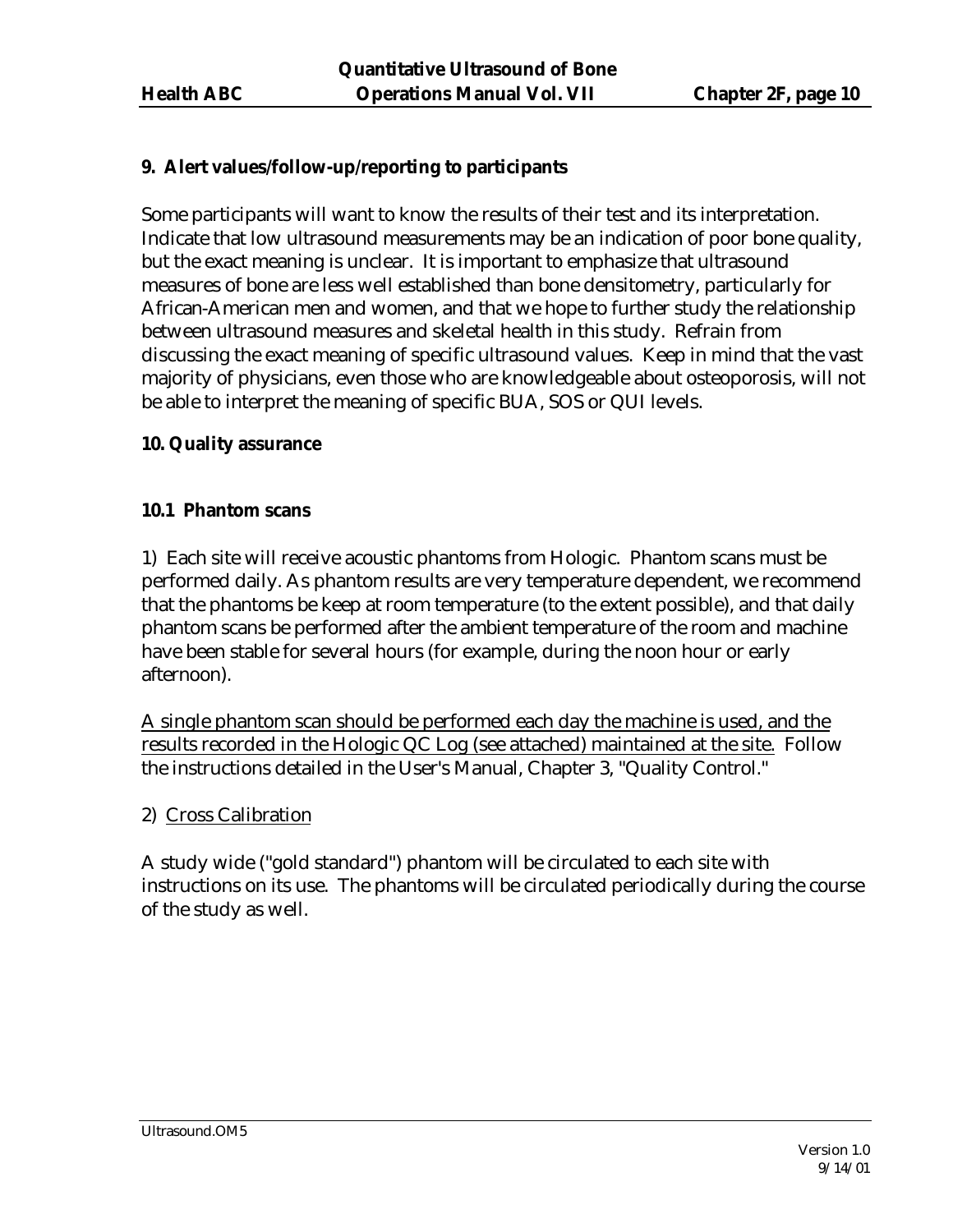#### 3) Reproducibility

We plan to assess the reproducibility of the Sahara units in the near future. Detailed descriptions of these in vitro (phantom) and in vivo (staff or participants) studies will be distributed.

### **10.2 Training and certification of operators**

Although BUA measurements are relatively simple compared to BMD measurements, to obtain reproducible results considerable attention must be paid to preparing the participant and positioning the foot. All trained staff who wish to be certified to perform BUA measurements on Health ABC participants must complete the following:

- Carefully read this section and the Sahara User's Guide
- Receive training from the Health ABC QC Officer or the designated staff who attended the central training session
- Practice scanning with the acoustic phantoms, then on other staff or volunteers
- Perform at least one scan on a participant while being observed by the Health ABC QC Officer or designate

### **10.3 Quality control checklist**

 $\Box$  QC scans

- Phantom maintained at room temperature
- Proper placement of phantom
- Results recorded on QC log
- $\mathcal{L}^{\mathcal{A}}$ Participant preparation
	- Shoe, stockings removed
	- Foot is completely dry
	- Chair, leg positioned properly
- Foot positioning
	- Correctly assesses side to scan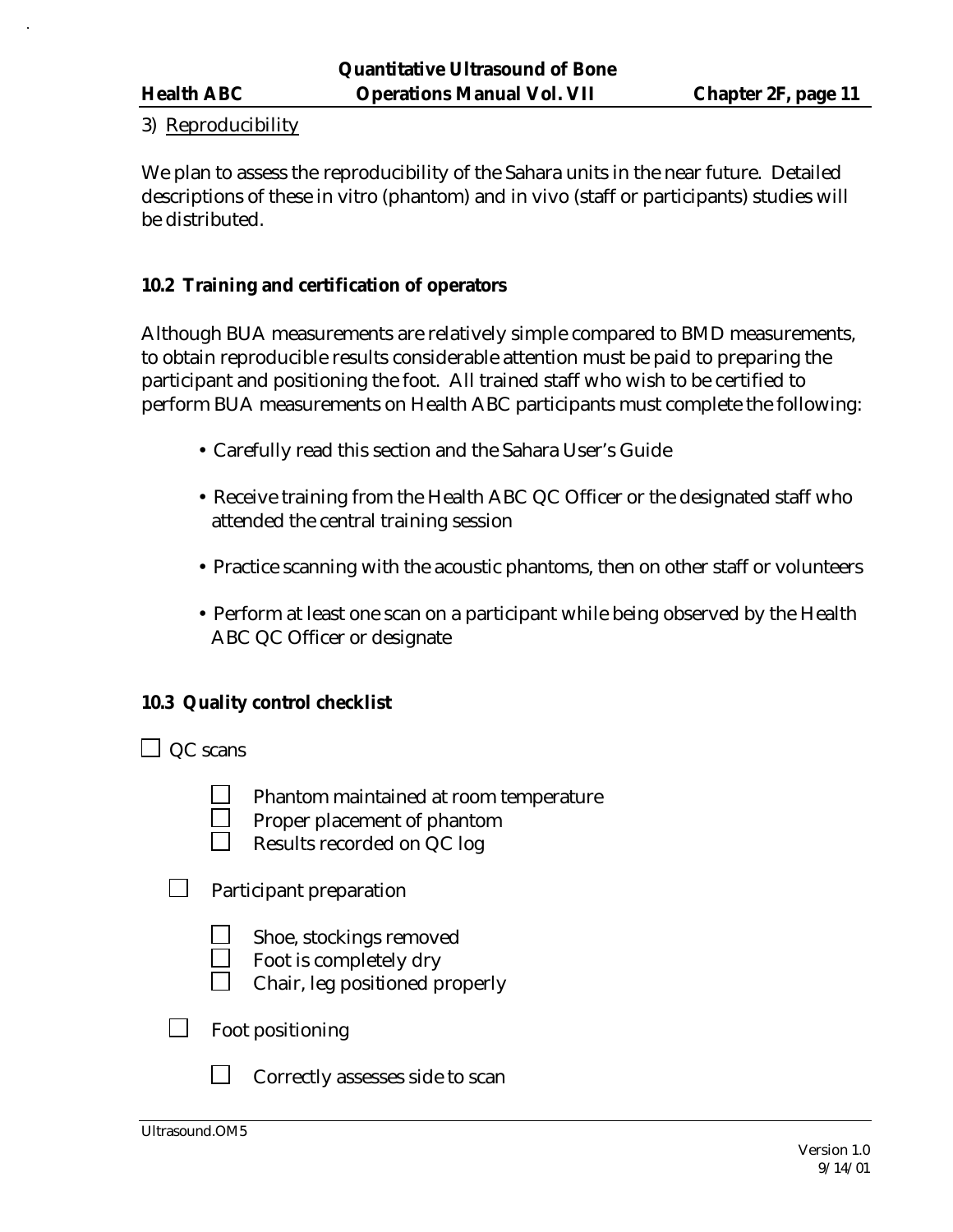| <b>Health ABC</b> | <b>Quantitative Ultrasound of Bone</b><br><b>Operations Manual Vol. VII</b>                                                                                                                                                            | <b>Chapter 2F, page 12</b> |
|-------------------|----------------------------------------------------------------------------------------------------------------------------------------------------------------------------------------------------------------------------------------|----------------------------|
|                   | Gel applied correctly<br>Positioning/restraint applied correctly                                                                                                                                                                       |                            |
|                   | Scanning of participant                                                                                                                                                                                                                |                            |
|                   | Two measurements of the same heel performed<br>Third measurement performed if second BUA measurement differs<br>by more than ten units.<br>Third measurement performed if either the first or second BUA<br>measurement is asterisked. |                            |
|                   | Results properly transcribed and attached to Ultrasound Data Collection Form                                                                                                                                                           |                            |
|                   | Participant's Health ABC Enrollment ID # properly recorded<br>BUA, SOS, and QUI values are recorded as they appear on the Sahara<br>printout or computer screen                                                                        |                            |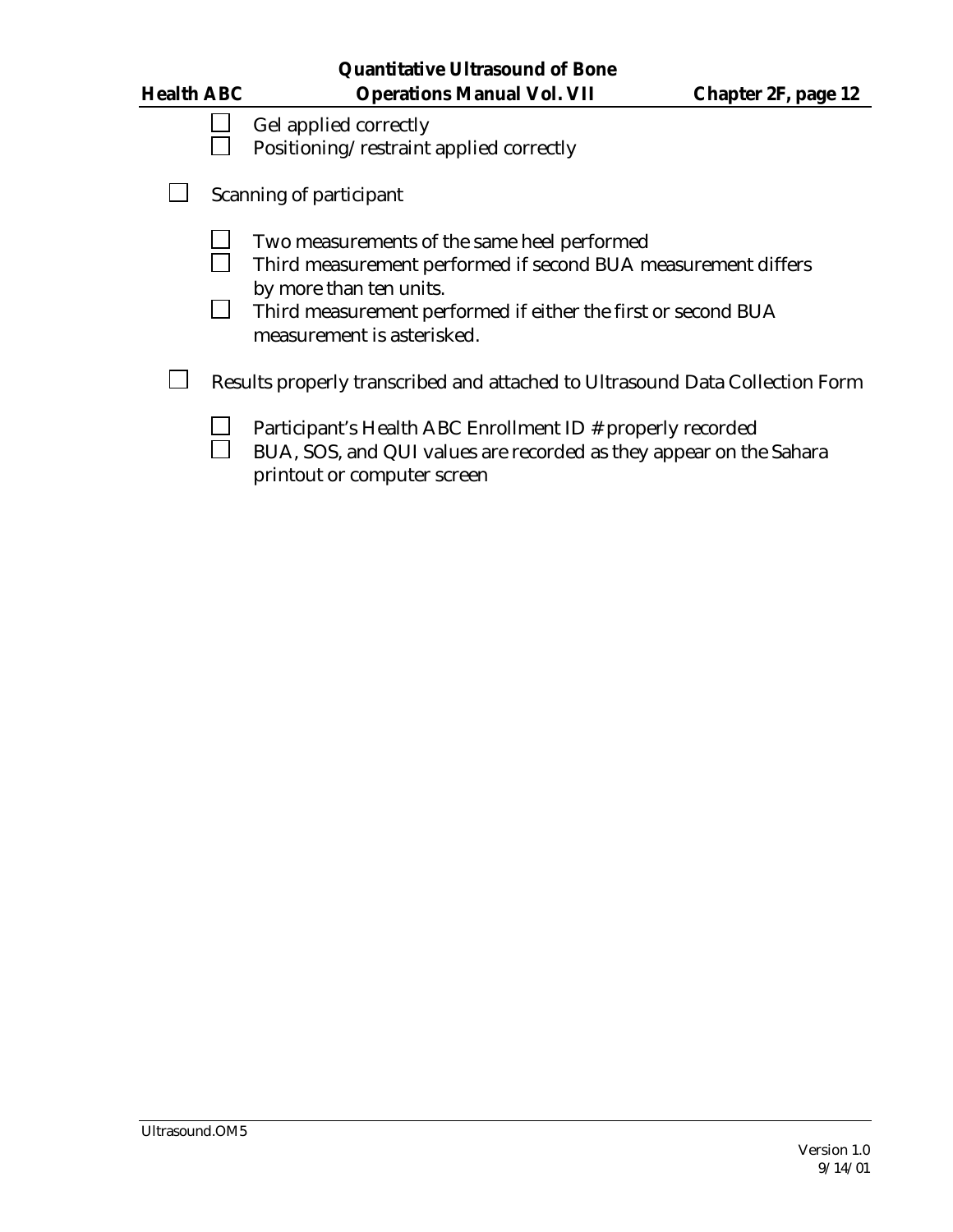# **Sahara Repair/Service Log**

|                                                                                                                                                                                                                                        | <b>Field Center</b>                                         | Date log completed                              |
|----------------------------------------------------------------------------------------------------------------------------------------------------------------------------------------------------------------------------------------|-------------------------------------------------------------|-------------------------------------------------|
| Health                                                                                                                                                                                                                                 | Pittsburgh<br>Memphis                                       | Month<br>Year<br>Day                            |
|                                                                                                                                                                                                                                        | Sahara Repair/Service Log                                   |                                                 |
| Instructions: Please complete this log thoroughly and attach a copy of the Hologic service report. Send<br>one copy to Russell Scott at the Health ABC Coordinating Center. Keep one copy with your scanner in<br>your own repair log. |                                                             |                                                 |
| Date problem(s) encountered:<br>Month                                                                                                                                                                                                  | Day<br>Year                                                 |                                                 |
| Describe problem:                                                                                                                                                                                                                      |                                                             |                                                 |
| Was the Sahara operational during the problem period?<br>Yes                                                                                                                                                                           |                                                             | No                                              |
| a. Did the problem affect scans?<br>b. Please describe:<br><u> De Carlos de Carlos de Carlos de Carlos de Carlos de Carlos de Carlos de Carlos de Carlos de Carlos de Carlos </u>                                                      | Yes<br>No                                                   | How long was the Sahara out of service?<br>days |
| Describe the action taken:                                                                                                                                                                                                             | ٠                                                           |                                                 |
| Was the problem resolved?<br>Yes                                                                                                                                                                                                       | No                                                          |                                                 |
| a. Date problem was resolved:<br>b. Please describe how the<br>problem was resolved:                                                                                                                                                   | Month<br>Year<br>Day                                        |                                                 |
| Was a recalibration of the Sahara necessary?                                                                                                                                                                                           | Yes<br>No                                                   |                                                 |
| Were phantom scans performed after the repair or the recalibration?                                                                                                                                                                    | Yes<br>No                                                   |                                                 |
|                                                                                                                                                                                                                                        | Did you notice a change in the phantom values?<br>Yes<br>No | Version 2.0 2/20/2001 pjm                       |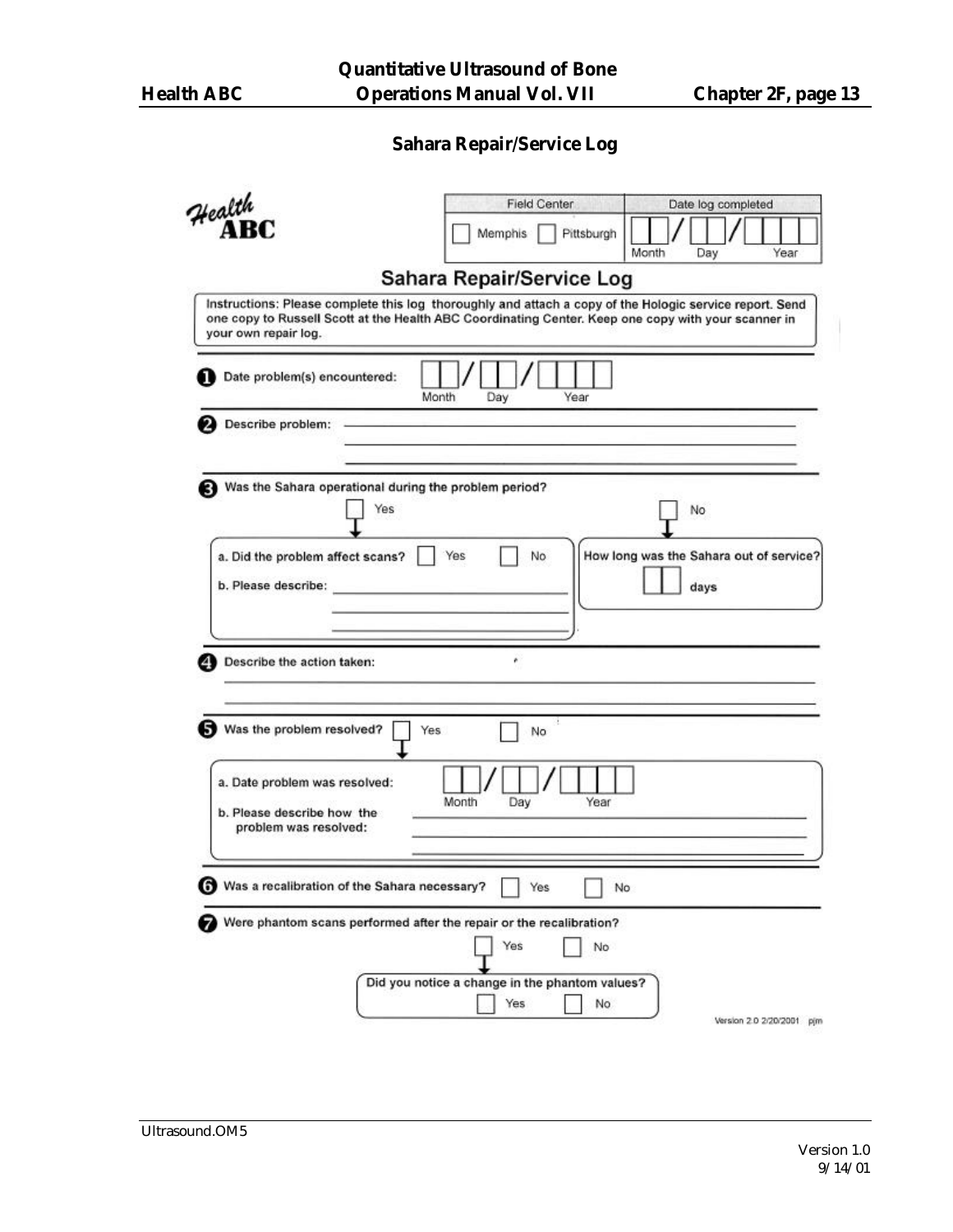# **Quality Control Log**

# **QUALITY CONTROL LOG**